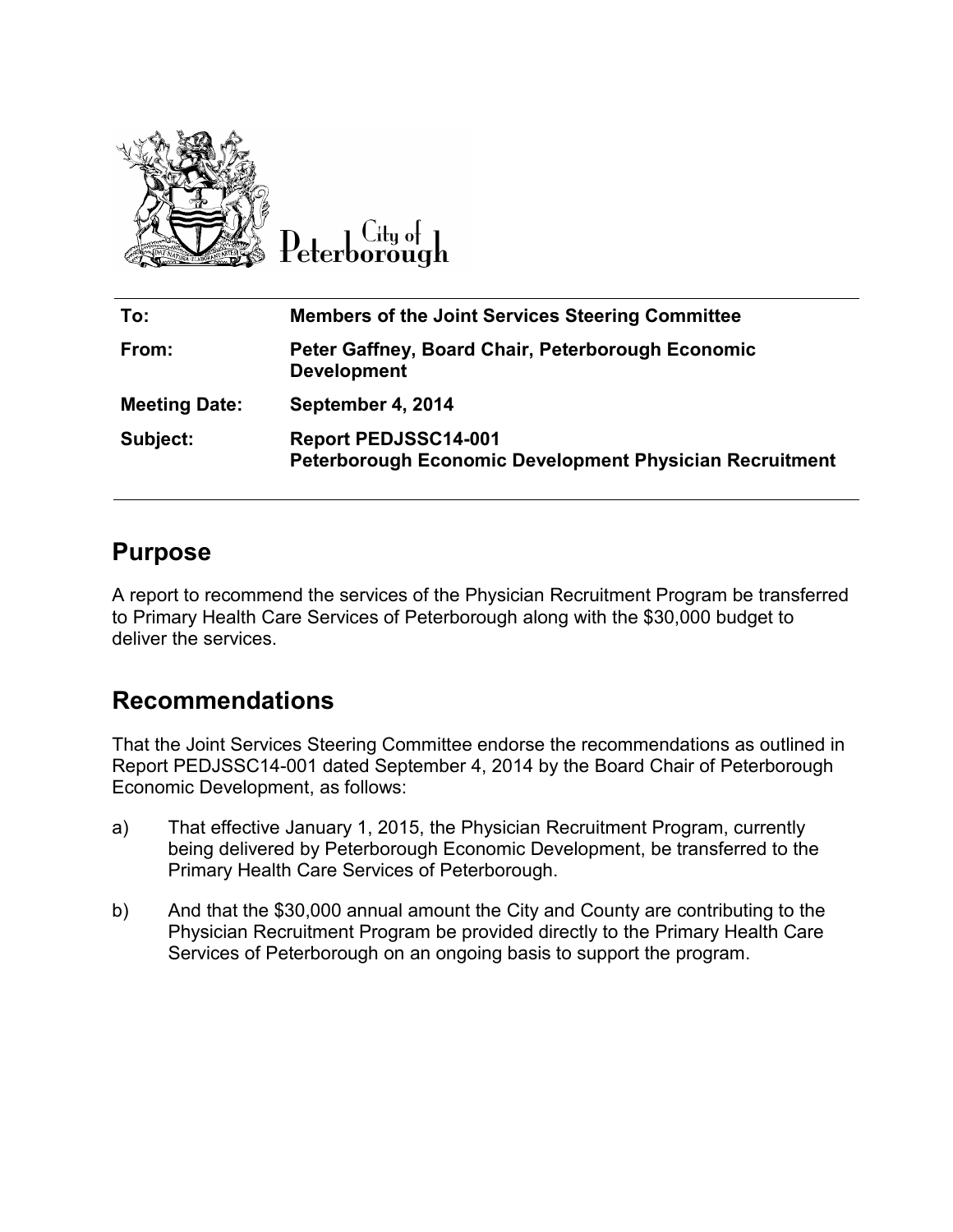# **Budget and Financial Implications**

The actual 2014 cost of the Physician Recruitment Program is expected to be \$30,000 per annum. The 2014 Budget was set at \$32,400 as outlined in Schedule B. This cost is currently part of Peterborough Economic Development's annual operating budget. It is anticipated that upon completion of the transfer that those funds will be reallocated from Peterborough Economic Development's budget and directed towards Primary Health Care Services of Peterborough.

### **Background**

The Physician Recruitment Program originated 13 years ago with the cooperation of County and City Councils combining funding to establish an ongoing role for a single person physician recruiter. The program was determined to be part of the overall GPA EDC's, now Peterborough Economic Development's responsibility although the program was never intended to be one of the corporation's mandated core programs.

To date, 40 practices have been started since the program began in Peterborough County and the City with 14 retirements or relocations.

With its continued focus on delivering core economic development services, Peterborough Economic Development does not consider this service core to its economic development mandate. John MacDonald, the original and current physician recruiter, has indicated that he plans to retire over the next 18 months. His pending retirement has triggered an alternative solution to house the service in order to maximize service delivery with the anticipated personnel changes.

Subsequently, discussions have taken place between Peterborough Economic Development and Peterborough Primary Health Care Services group to pursue the transfer of services. The attached documents outline the details of the transfer. Both parties have agreed in principle to precede pending approval from the City and County of Peterborough through the Joint Services Steering Committee.

#### **Rationale**

The rationale for transferring the program is as follows:

- Physician recruitment is not a core service of Peterborough Economic Development
- The knowledge required and skill set is highly specialized and will be lost with the retirement of John MacDonald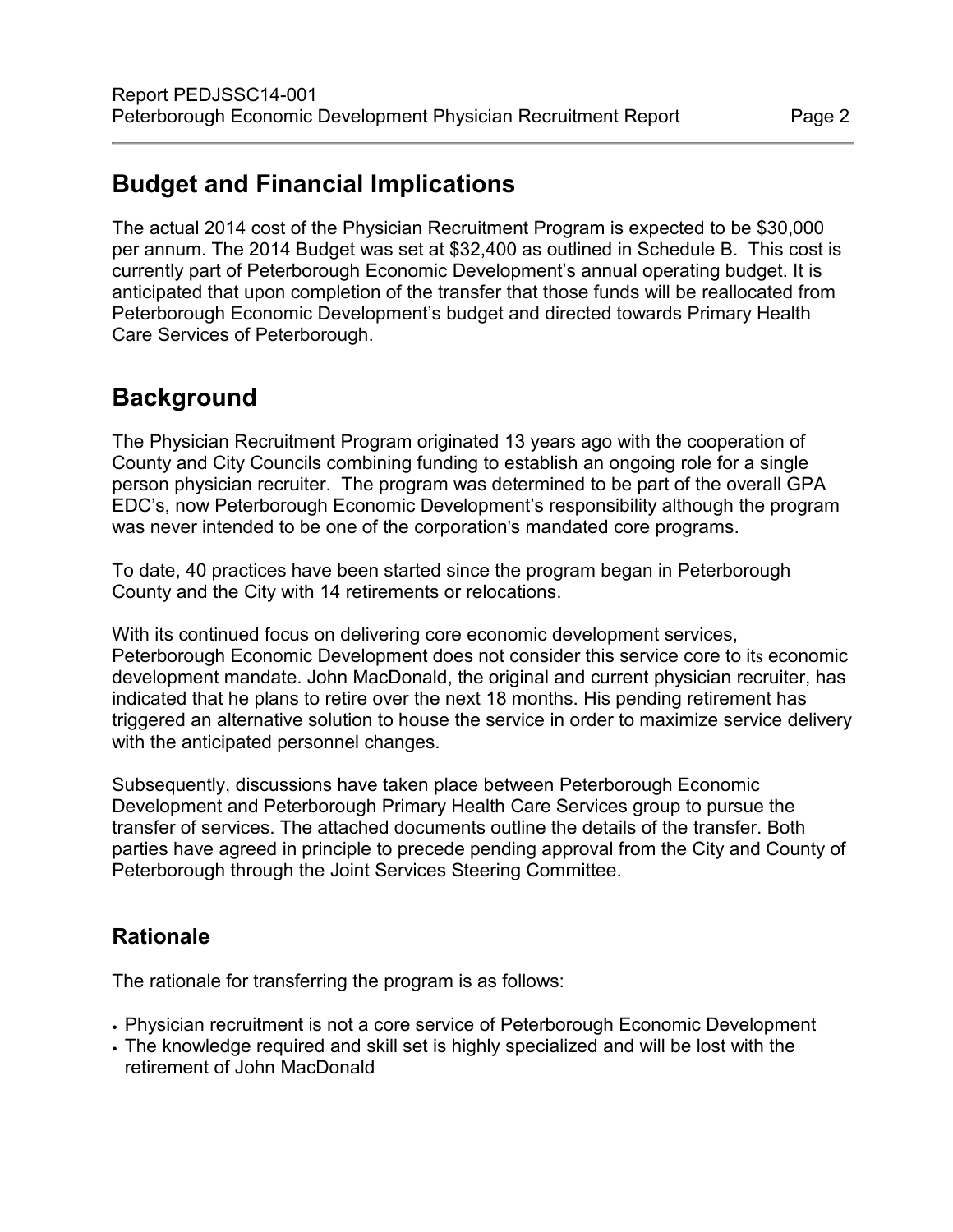- With a new recruiter required, PED did not feel knowledgeable or skilled to maintain the Physician recruitment responsibility
- The role is becoming more complex
- There are natural synergies with the role and the Peterborough Primary Health Care Services group. They are knowledgeable, skilled and properly resourced to undertake this role
- Both parties agree that the transfer makes sense

#### **Current Services**

The Family Physician Recruiter currently provides the following services on a part-time basis to the Peterborough region:

- Assists with the quality of service and expansion of the local healthcare industry by attracting new family physician talent and related investments in the region (nurse job creation, new private practice business development and housing market investment).
- Connects and introduces family physicians with prospective offices/clinics so they can begin their negotiations.
- Maintains awareness of issues within area municipalities that affect this portfolio.
- Develops and delivers the family physician recruitment program, including new family physician welcome and orientation sessions to the region.
- Adjusts the program in response to market conditions and prospective client feedback.
- Coordinates the production of periodic marketing and/or communications materials including the docfinder.ca website.
- Prepares and manages budgets, timelines, targets, and regular activity reports as required.
- Works closely with the family physician community; building strong and respectful relationships.
- Supports work with key partners that helps achieve the corporate strategic goals.
- Maintains strong relationships with city, county, council, and senior government officials.
- Manages the budget.

## **Summary**

Peterborough Economic Development is recommending the Physician Recruitment Program and the \$30,000 funding currently provided by Peterborough Economic Development be transferred to the Primary Health Care Services of Peterborough effective January 1, 2015.

If the Joint Services Steering Committee endorses the recommendations in this report, a report will be presented to both Councils for final approval.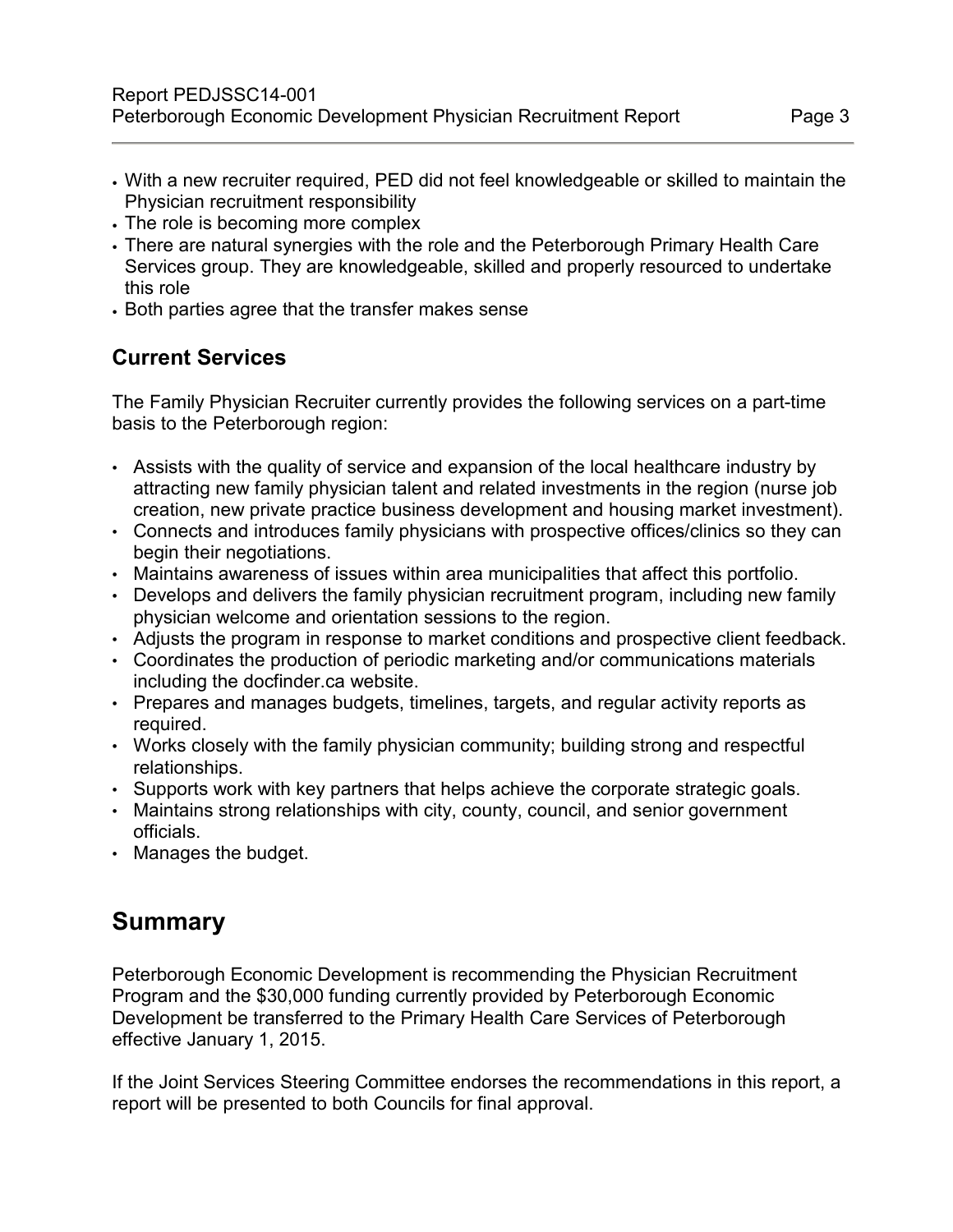Submitted by,

Dan Taylor President & CEO Peterborough Economic Development

Peter Gaffney Board Chair Peterborough Economic Development

Contact Name:

Peter Gaffney Board Chair Phone: 705-760-3311 Fax: 705-743-3093 E-mail: [petergaffney26@gmail.com](mailto:petergaffney26@gmail.com)

Attachments:

Appendix A – Letter of Intent to Primary Health Care Services of Peterborough Appendix B – Financial Overview of Physician Recruitment Program 2012-2014 Appendix C – Letter of Support from Primary Health Care Services of Peterborough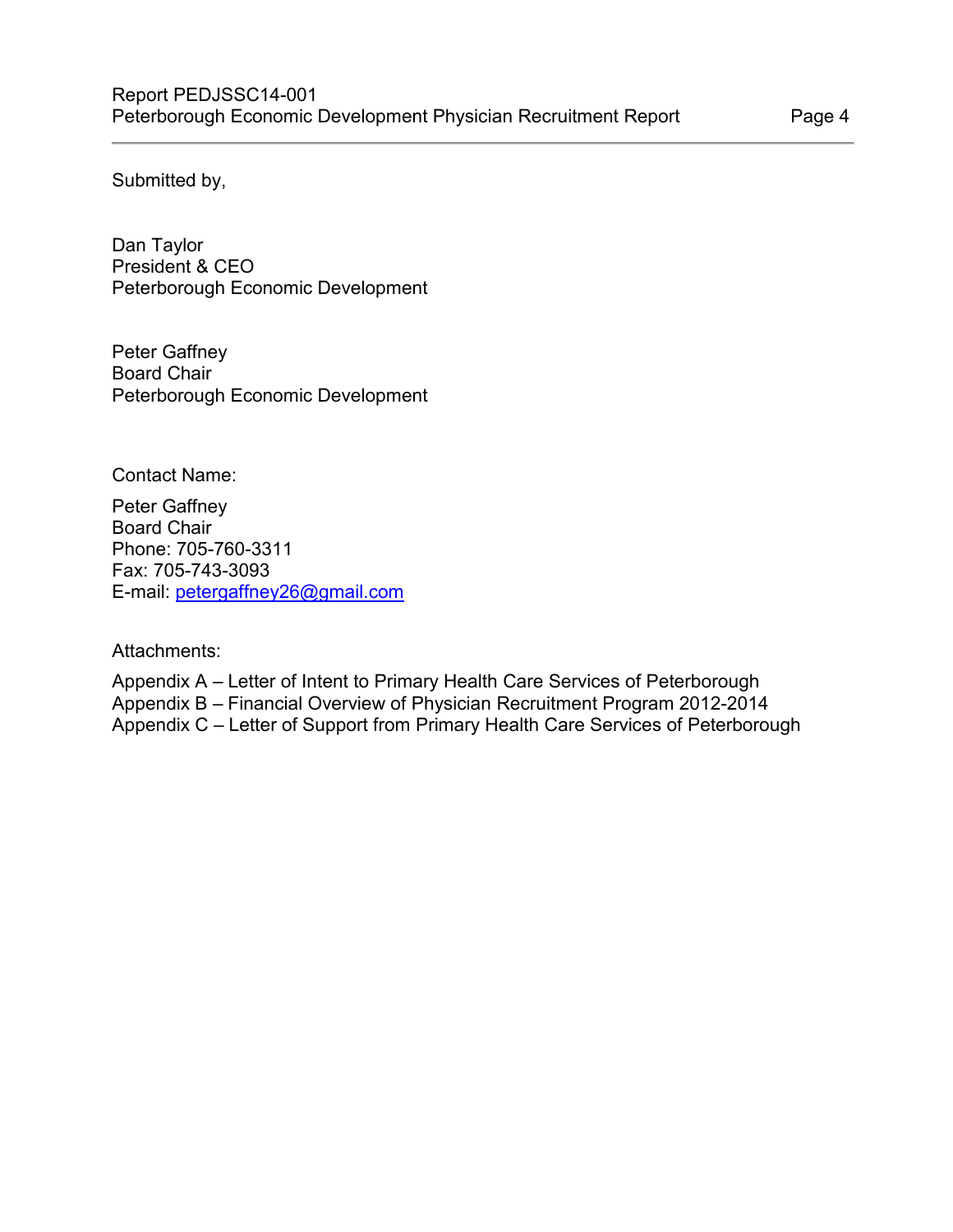Appendix A

# **Letter of Intent to Primary Health Care Services of Peterborough**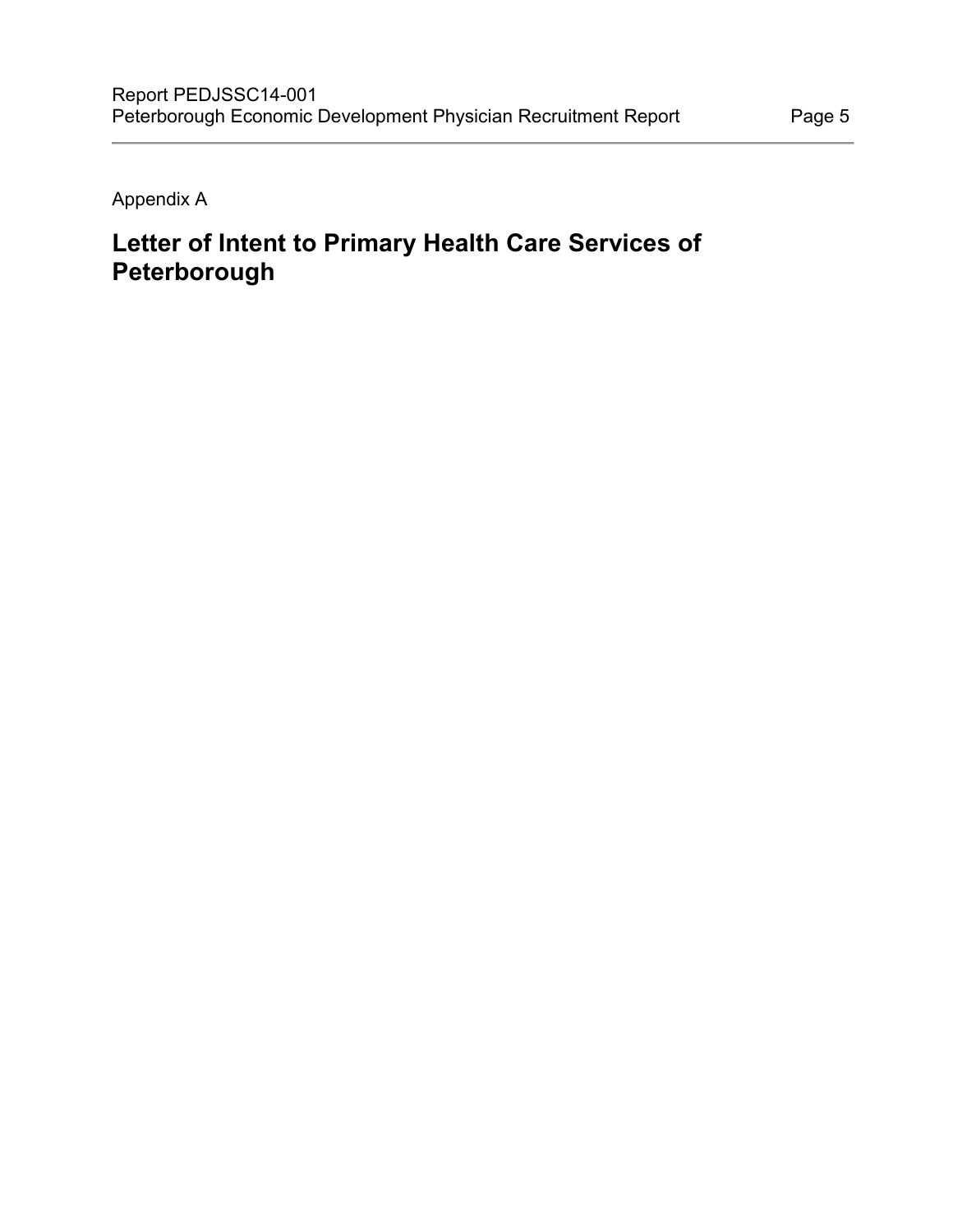

*Our Mission: We lead Peterborough's economic growth by attracting the talent, innovation and investments that create desirable jobs and an irresistible place to live and visit.*

Dan Taylor, President & CEO Peterborough Economic Development 210 Wolfe Street Peterborough, ON K9J 2K9

August 5, 2014

Dr. Tom Richard, Chair Primary Health Care Services of Peterborough 150 King Street Peterborough, ON K9J 2R9

Dr. Richard;

Please find attached this draft letter of intent designed to enter into an agreement with Primary Health Care Services of Peterborough to transfer the responsibilities of the Family Physician Recruitment Program from our organization to your organization.

As part of this letter of intent, we would proceed with discussions based on the following understanding:

- The specific function and core responsibilities of the Family Physician Recruitment Program would remain as outlined in Schedule A.
- Primary Health Care Services of Peterborough will work closely with Peterborough Economic Development and the current physician recruiter to ensure that the core responsibilities outlined in Schedule A continue to be delivered effectively through the transition and continuation of the program.
- Following approval in principle at the City and County of Peterborough's Joint Services meeting on September 4, 2014, a recommendation will be made at the City of Peterborough's Committee of the Whole Meeting on September 22, 2014. Peterborough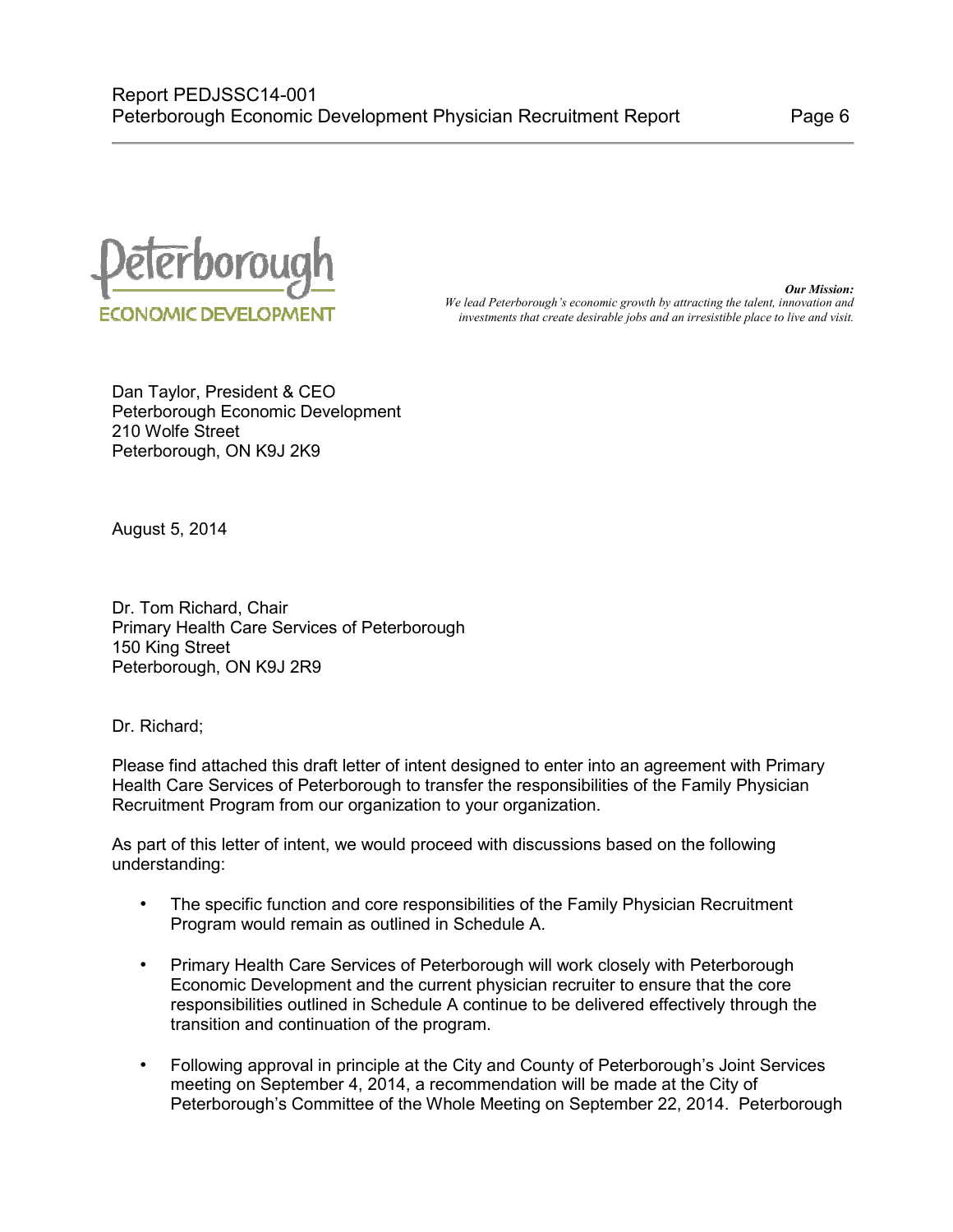- Economic Development will seek approval from the City of Peterborough and County of Peterborough to cease providing Family Physician Recruitment services effective December 31, 2014 and for the City and the County to enter into negotiations with your organization based on the details outlined in this letter.
- The estimated cost is \$30,000 per annum as outlined in Schedule B.
- Primary Health Care Services of Peterborough would commence providing the Family Physician Recruitment Services effective January 1, 2015.

As part of the conditions of this letter of intent, we would request that Primary Health Care Services of Peterborough keep these discussions and negotiations confidential at this time.

Sincerely,

Dan Taylor President & CEO

Cc: Bill Casey, Executive Director Primary Health Care Services of Peterborough

> Dr. Don Harterre, Physician Lead Primary Health Care Services of Peterborough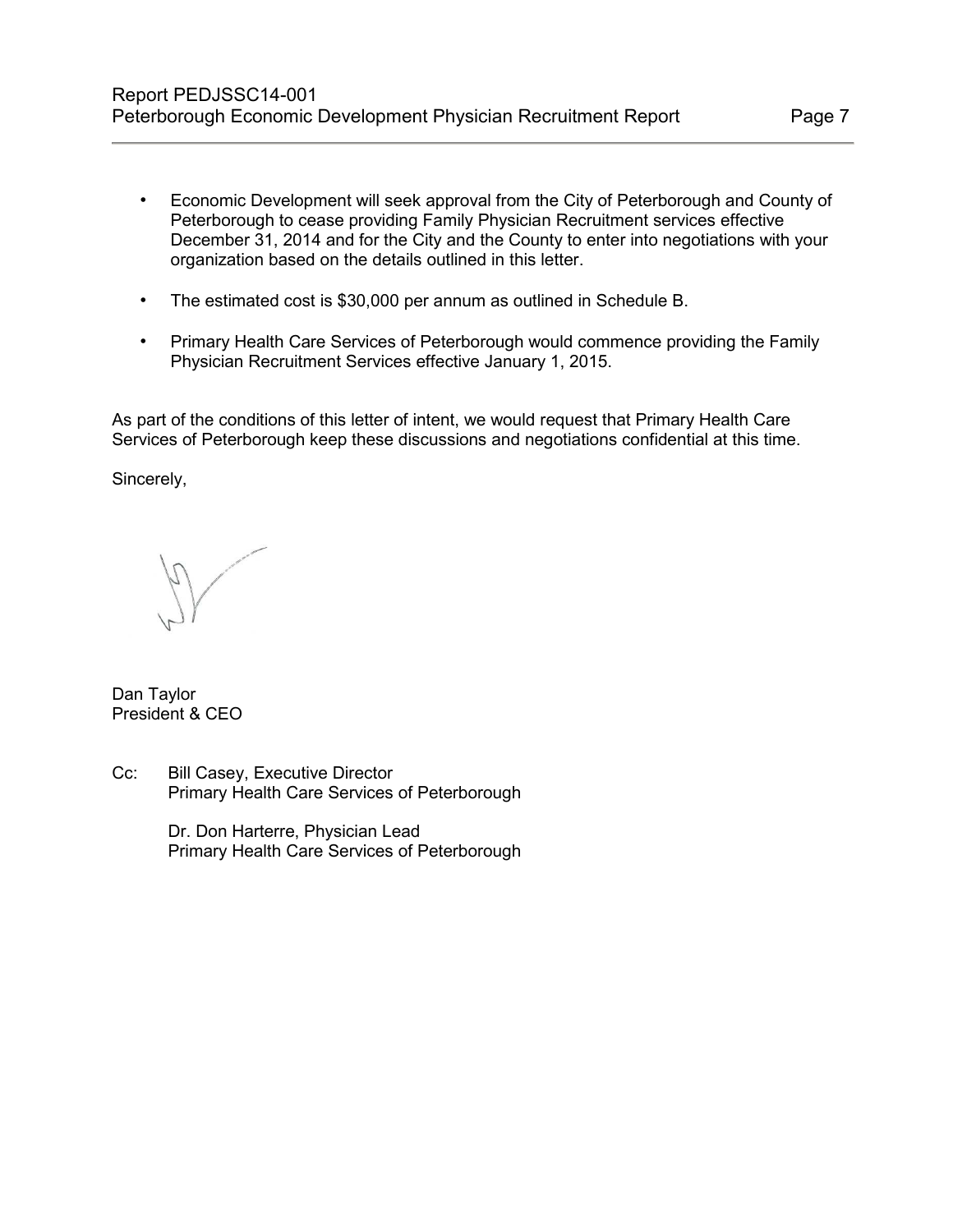Appendix B

## **Financial Overview of Physician Recruitment Program 2012-2014**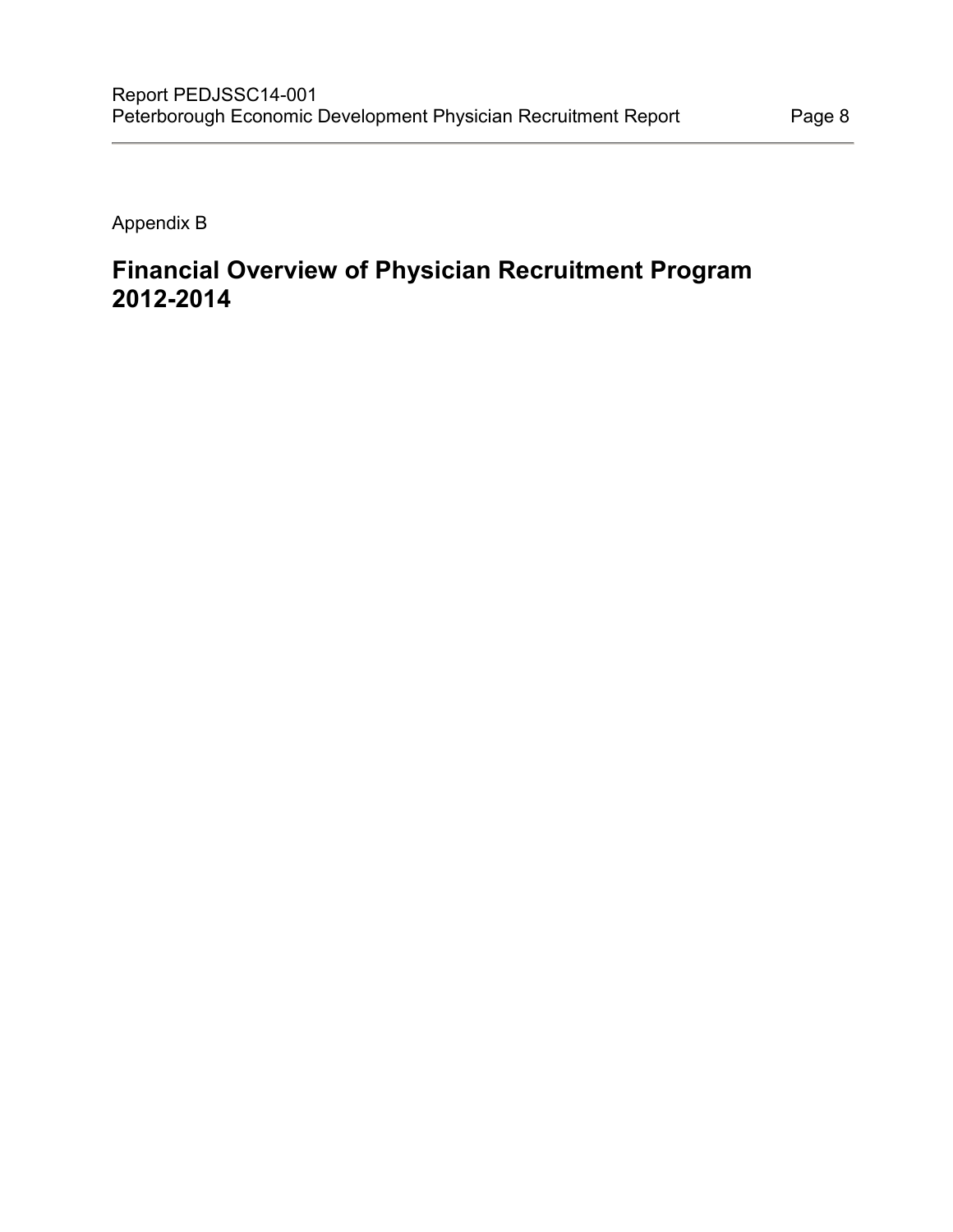#### FINANCIAL OVERVIEW OF PHYSICIAN RECRUITMENT PROGRAM

#### 2012 - 2014

| Category                    | <b>Full Account</b> | Description                      | 2012 Final | 2013 Final | 2014                     |
|-----------------------------|---------------------|----------------------------------|------------|------------|--------------------------|
|                             |                     |                                  |            |            | <b>Budget</b>            |
| OpExpense                   | 801 9846410         | <b>Advertising and Publicity</b> | 364        | 25.        | 500                      |
| OpExpense                   | 801 9846490         | <b>Cellular Phone</b>            | 722        | 930        | 700                      |
| OpExpense                   | 801 9847005         | Office supplies                  | ÷          | ٠          |                          |
| OpExpense                   | 801 9847223         | Goodwill/collateral materials    | 106        | 309        | $\overline{\phantom{a}}$ |
| OpExpense                   | 801 9847224         | Host expenses                    | 1,872      | 335        | 2,000                    |
| OpExpense                   | 801 9848005         | <b>Office Equipment</b>          |            |            |                          |
| OpExpense                   | 801 9848225         | Conference & Conventions         | 726        | 615        | 700                      |
| OpExpense                   | 801 9848227         | Tradeshows expenses              | 980        | 575        | 1,000                    |
| Sal&Wages                   | 801 9846025         | Salaries - Part time             | 24,251     | 25,130     | 25,000                   |
| Sal&Wages                   | 801 9846075         | Employee Benefit O/H             | 2,425      | 2,513      | 2,500                    |
| OpExpense                   | 801 9848205         | <b>Business Travel</b>           | 178        |            |                          |
| OpExpense                   | 801 9848207         | <b>Business Entertainment</b>    | 56         | 45         | ÷                        |
| <b>Physician Recruiting</b> |                     |                                  | 31,679     | 30,477     | 32,400                   |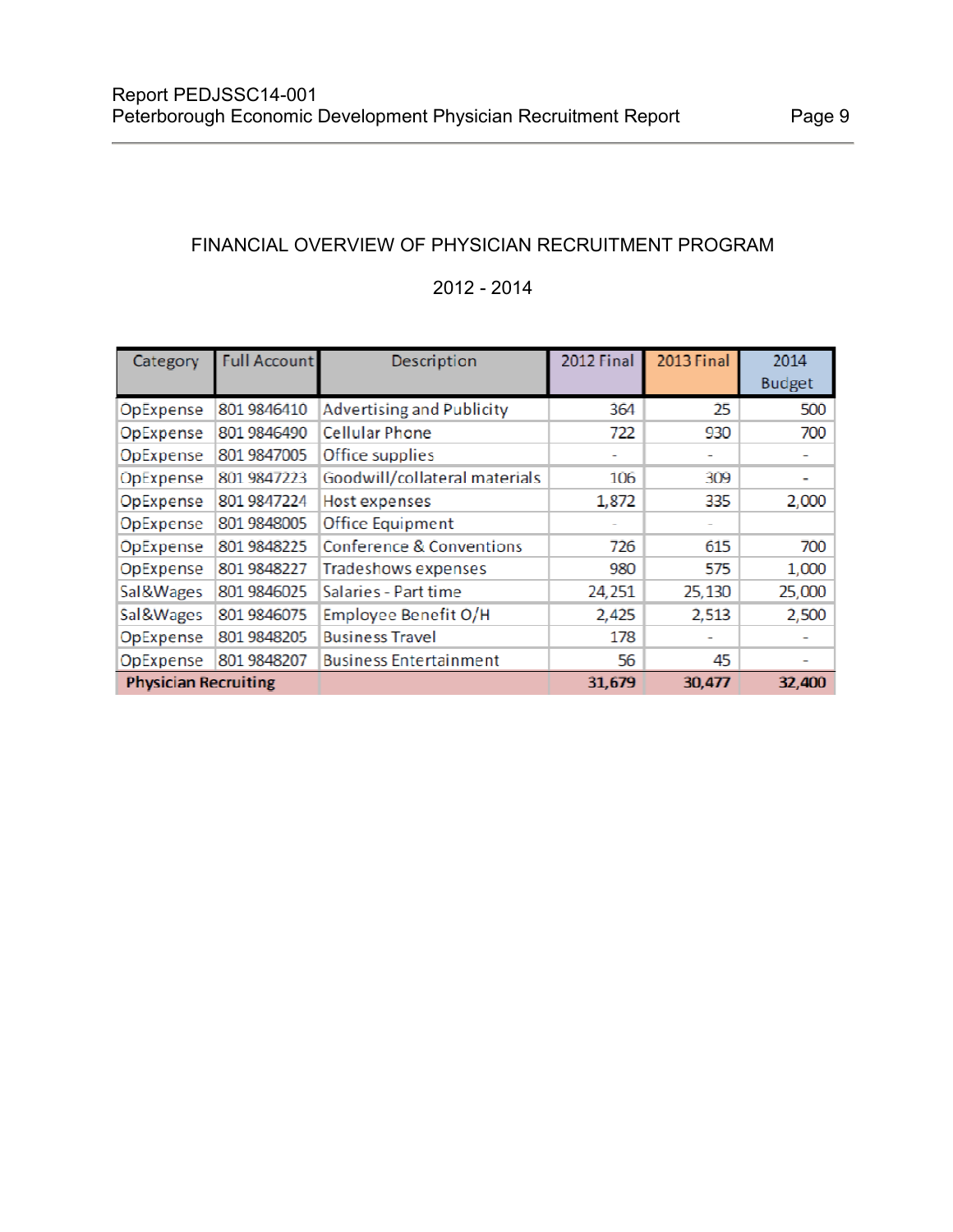Appendix C

# **Letter of Support from Primary Health Care Services of Peterborough**